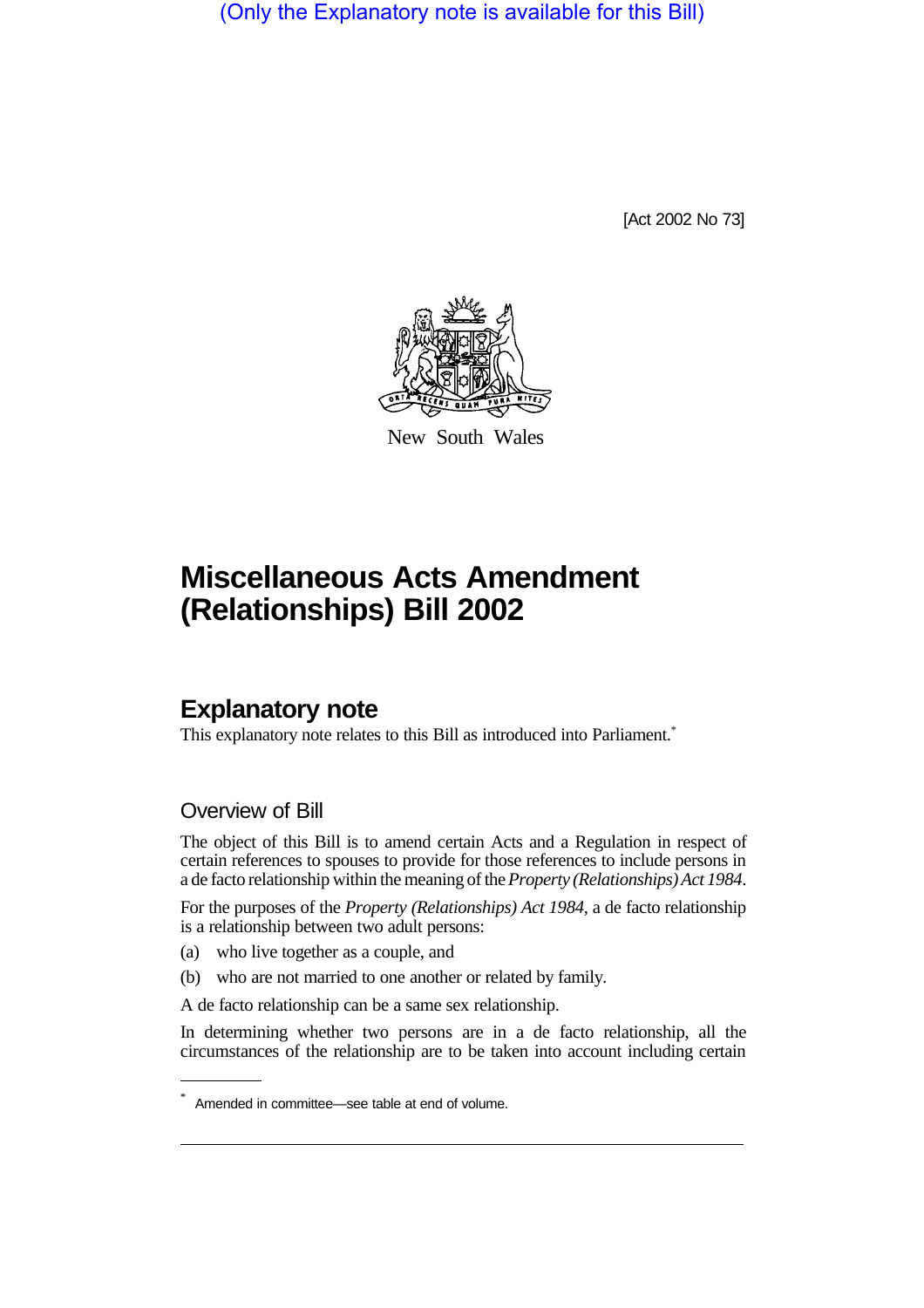Miscellaneous Acts Amendment (Relationships) Bill 2002 [Act 2002 No 73]

Explanatory note

matters specified in section 4 (2) of the *Property (Relationships) Act 1984* as may be relevant.

The following Acts are amended by this Bill:

- (a) *Adoption Act 2000*,
- (b) *Adoption Information Act 1990*,
- (c) *Conveyancers Licensing Act 1995*,
- (d) *Credit Act 1984*,
- (e) *Crimes (Administration of Sentences) Act 1999*,
- (f) *Criminal Procedure Act 1986,*
- (g) *Defamation Act 1974*,
- (h) *Dentists Acts 1989*,
- (i) *Electricity (Pacific Power) Act 1950*,
- (j) *Evidence Act 1995*,
- (k) *Health Insurance Levies Act 1982*,
- (l) *Industrial Relations Act 1996*,
- (m) *Landlord and Tenant Act 1899*,
- (n) *Landlord and Tenant (Amendment) Act 1948*,
- (o) *Law Reform (Miscellaneous Provisions) Act 1946*,
- (p) *Legal Profession Act 1987*,
- (q) *Local Courts (Civil Claims) Act 1970*,
- (r) *Motor Vehicles Taxation Act 1988*,
- (s) *Police Service Act 1990*,
- (t) *Public Sector Management Act 1988*,
- (u) *Sporting Injuries Insurance Act 1978*,
- (v) *Teaching Services Act 1980*,
- (w) *Transport Administration Act 1988*,
- (x) *Trustee Companies Act 1964*.

The Regulation amended is the *Residential Tenancies (Residential Premises) Regulation 1995*.